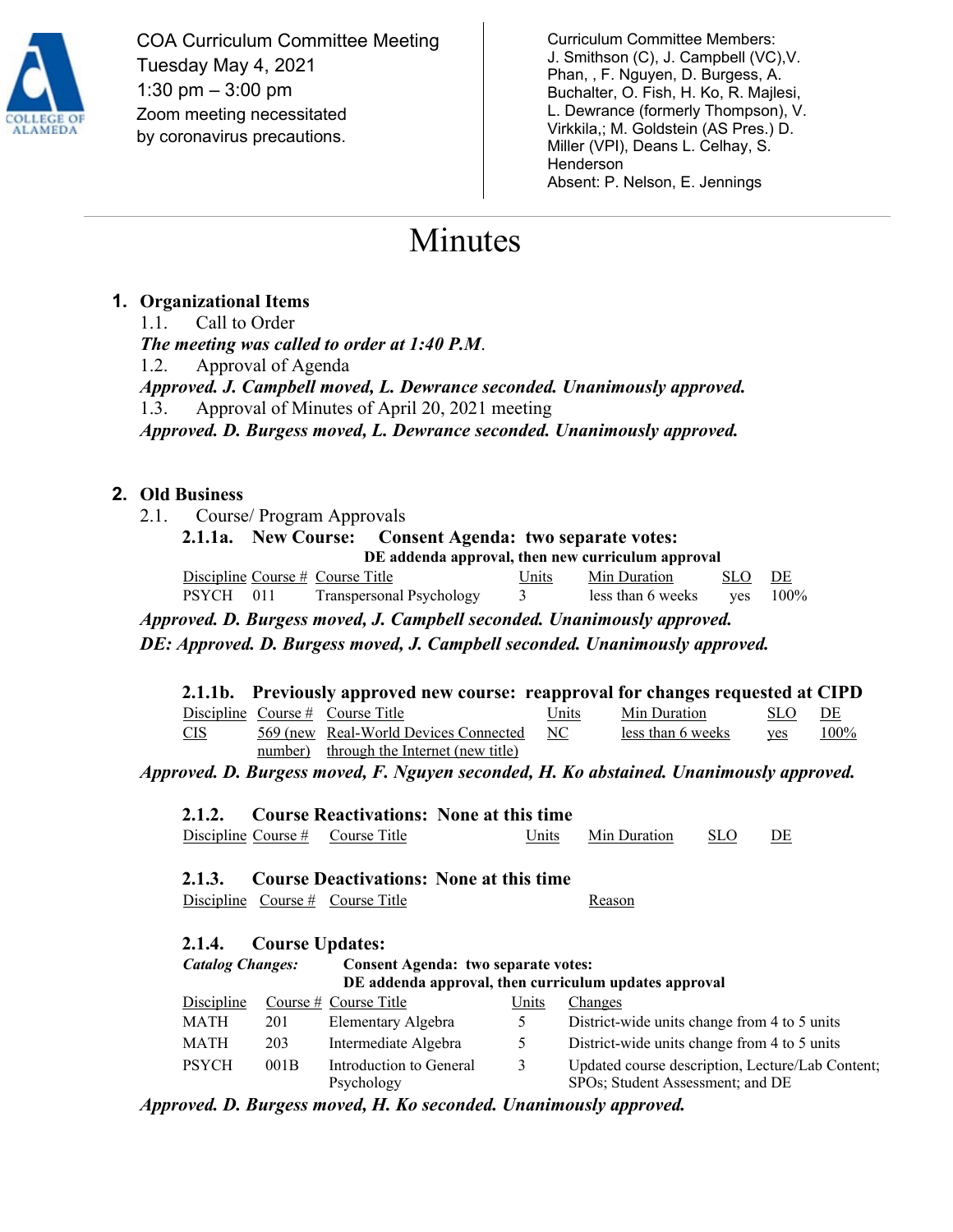| <b>Non-Catalog</b><br><b>Changes:</b> |            | Consent Agenda: two separate votes:<br>DE addenda approval, curriculum updates approval |       |                                                                                                   |  |
|---------------------------------------|------------|-----------------------------------------------------------------------------------------|-------|---------------------------------------------------------------------------------------------------|--|
| Discipline                            | Course $#$ | Course Title                                                                            | Units | Changes                                                                                           |  |
| <b>ASAME</b>                          | 045A       |                                                                                         |       |                                                                                                   |  |
| <b>ASAME</b>                          | 045B       |                                                                                         |       |                                                                                                   |  |
| AMT                                   | 066L       | Airframe Systems and<br>Review                                                          | 2     | Corrected mistake in lab hours to match catalog,<br>mapped SLOs to ILOs, updated textbooks; no DE |  |
| MATH                                  | 001        | Pre-Calculus                                                                            | 4     | Changed duration to 6 weeks, updated DE to 100%,<br>updated textbook                              |  |
| <b>MATH</b>                           | 013        | Introduction to Statistics                                                              | 4     | Changed min duration to less than 6 weeks, updated<br>DE to $100\%$                               |  |
| MATH                                  | 050        | Trigonometry                                                                            | 3     | Changed min duration to less than 6 weeks, updated<br>DE to $100\%$                               |  |
| <b>PSYCH</b>                          | 029        | Introduction to Forensic<br>Psychology                                                  | 3     | Changed min duration to less than 6 weeks, mapped<br>SLOs, updated DE to 100%, updated textbook   |  |

*Approved. J. Campbell moved, L. Dewrance seconded. Unanimously approved DE: Approved. J. Campbell moved, L. Dewrance seconded. Unanimously approved*

| 2.1.5.a.     | <b>Program Updates: Modified Programs</b><br><b>Consent Agenda</b> |                       | None at this time                                                                                                                |
|--------------|--------------------------------------------------------------------|-----------------------|----------------------------------------------------------------------------------------------------------------------------------|
| $Depth$      | Program                                                            | Proposed start        | Changes                                                                                                                          |
| 2.1.5.b.     |                                                                    |                       | Previously approved modified program updates to include new courses                                                              |
| $Det$        | Program                                                            | <b>Proposed start</b> | Changes                                                                                                                          |
| <b>DMECH</b> | Diesel Mechanics A.S.                                              | ongoing               | replaced DMECH 20A,B with DMECH 22A,B,<br>replaced DMECH 21A,B with DMECH 23A,B,<br>updated program narrative to include changes |
| <b>DMECH</b> | Diesel Mechanics Certificate<br>of Achievement                     | ongoing               | replaced DMECH 20A,B with DMECH 22A,B,<br>replaced DMECH 21A,B with DMECH 23A,B,<br>updated program narrative to include changes |

#### *Approved. D. Burgess moved, L. Dewrance seconded. Unanimously approved*

| 2.1.6.     | <b>Program Updates: New Programs</b><br><b>Consent Agenda</b>  |                    |                                                                                        |
|------------|----------------------------------------------------------------|--------------------|----------------------------------------------------------------------------------------|
| Dept       | Program                                                        | Proposed start     |                                                                                        |
| GEOL       | Geology Certificate of                                         |                    |                                                                                        |
|            | Achievement                                                    | <b>Spring 2022</b> |                                                                                        |
|            |                                                                |                    | The program above was withdrawn from the agenda, pending confirmation of consultation. |
| 2.1.7.     | <b>Program Updates: Deactivations</b><br><b>Consent Agenda</b> |                    |                                                                                        |
| Dept       | Program                                                        |                    | Reason                                                                                 |
| <b>CIS</b> | Programming Certificate of Proficiency                         |                    | program no longer offered                                                              |

*Approved. F. Nguyen moved, L. Dewrance seconded. Unanimously approved.*

#### **2.1.8. Community Education Courses None at this time**

**3. New Business / Discussion Items:**

3.1 Reports: Curriculum Specialist: